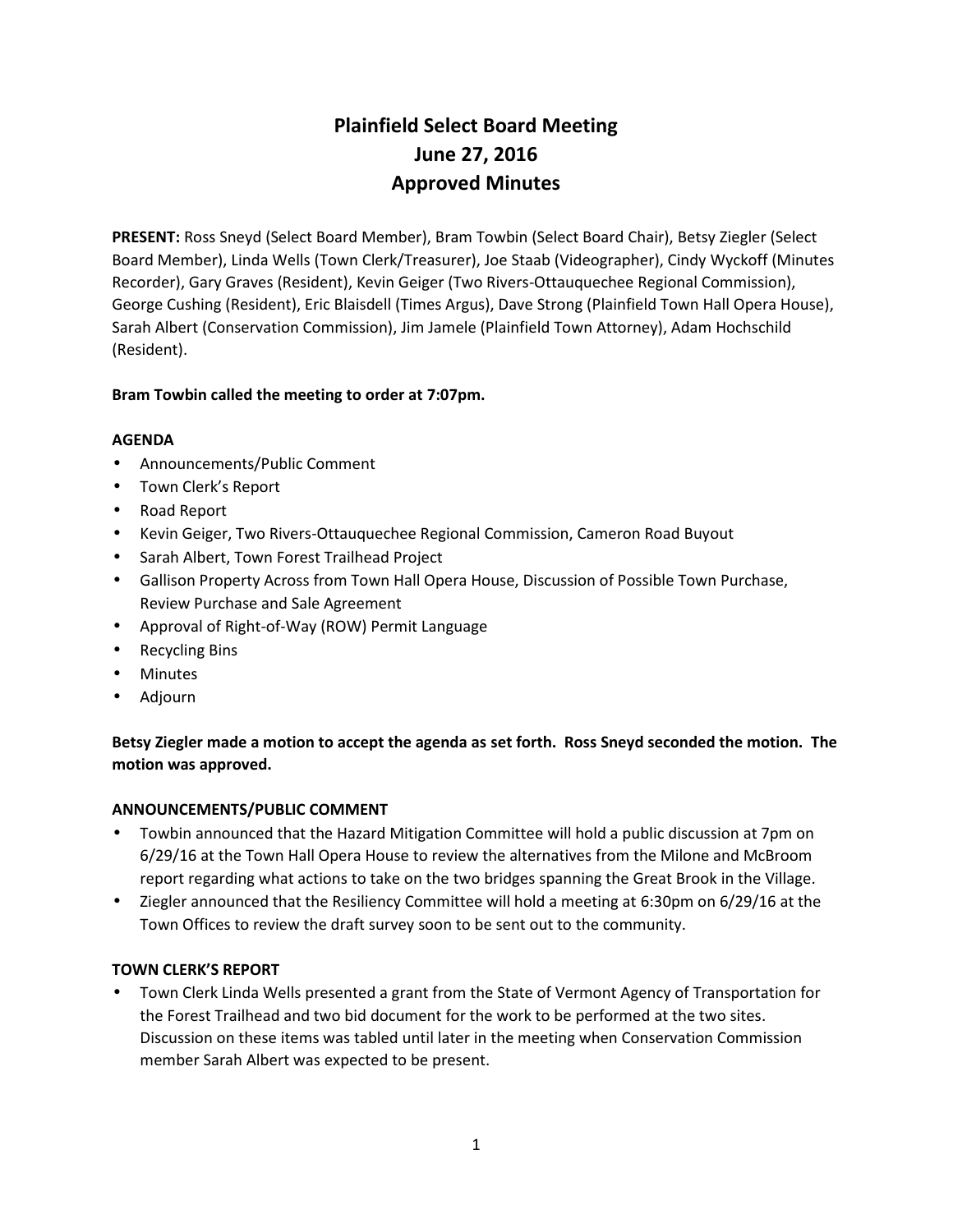- Wells presented an invoice received from Dubois Construction for completion of the work at the base of Cameron Road, which will be discussed at a special meeting next week after Road Foreman Mike Nolan has had a chance to review.
- Wells noted an email correspondence with the Washington County Sheriff's Office regarding the decrease of violations issued and the subsequent decrease in income received by the Town. Noting that incidents of speeding have not decreased, Towbin stated he would contact the Sheriff's Office about what can be done to better address the problem.
- Wells presented a dog warrant for Select Board approval to be given to the Animal Control Officer stating follow-up actions regarding unregistered dogs in the Town. Towbin noted that the issue would be taken up later in the meeting.

## **ROAD REPORT**

- Road Foreman Mike Nolan noted that L&D Safety Marking was scheduled to come tomorrow to paint stop lines for new stop signs that will be posted entering the Village where Brook Road meets Creamery Street and where Main Street meets Creamery Street, with the intended effect of slowing down traffic. Discussion followed on the need for enforcement, which Towbin will discuss with the Washington County Sheriff. Ziegler presented Nolan with a map illustrating where the new stop lines should be placed. Culvert work on Recreation Field Road will be performed later in the week.
- Towbin noted a request by a resident to run a power line underneath a road. The request has been withdrawn, but Road Commissioner Towbin and Nolan have decided to develop a more formal process to grant Right-of-Way (ROW) permit requests. Nolan noted potential problems with power lines running under roads, especially those not paved, during road work. Further discussion on the issue would take place later in the meeting when an interested resident was present.
- Nolan noted that there were still a few roads that needed to be graded and that he needs to order more chloride. Discussion followed on work to be done on Country Club Road, Nolan's review of work done on Cameron Road, and a price from Casella for a once-a-month pick up of recycling at the Town Garage, the latter of which will be further discussed at the next meeting.

## **KEVIN GEIGER, TWO RIVERS-OTTAUQUECHEE REGIONAL COMMISSION, CAMERON ROAD BUYOUT**

 Towbin introduced Kevin Geiger from Two Rivers-Ottauquechee Regional Commission (TRORC), an expert on buyouts, and explained the situation on Cameron Road. When the house was built 12 years ago, it was 50-60 yards from the Great Brook, but now the garage is less than a foot from a 75 foot drop down to the Great Brook and the house itself is about 15 feet from the cliff face. The house is not in a position to be moved, thus planning began about a year ago to remove the structures before they fell into the river. Towbin noted that there is skepticism about the Town putting any tax dollars into remediating the situation, but if the house is allowed to fall into the river, which could happen very soon, there may be a severe impact on taxpayers. There are also concerns about danger to first responders dealing with the house should it fall. Geiger explained that TRORC's funding is a blend of Community Development Block Grant money from the US Department of Housing and Urban Development and the Vermont Housing and Conservation Board. Geiger described the financial buyout structures with and without FEMA involvement, noting that with very few exceptions, the buyer and subsequent owner of the property is the municipality. The Town's costs, which are reimbursed by TRORC, include title work, legal fees in preparing closing documents, asbestos assessment (and removal, if necessary), all costs associated with demolition,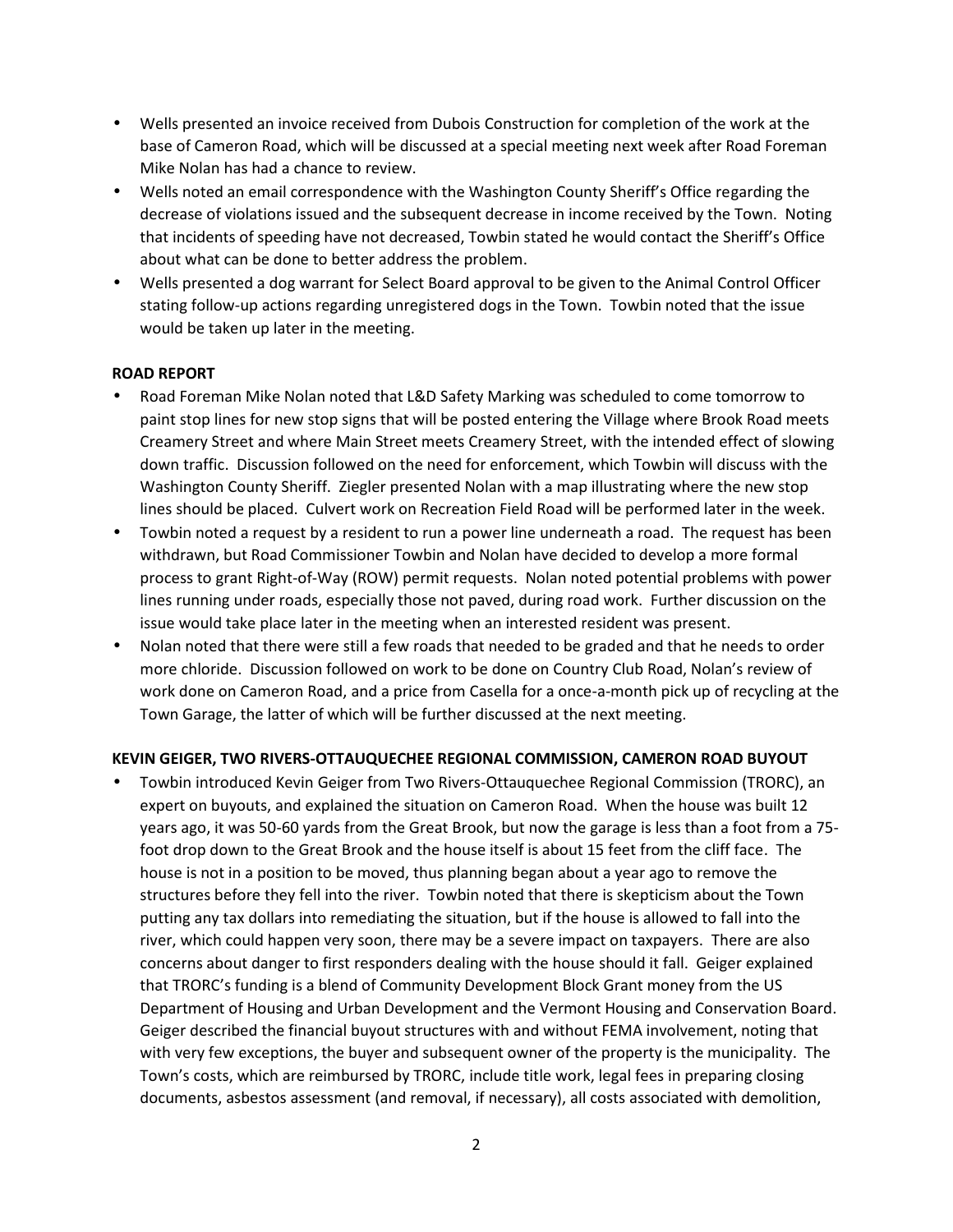and any river bank stabilization measures. Discussion followed on the Town's cash flow in terms of fronting some of the costs prior to reimbursement, the process timeframe, coverage of the Town's administrative costs in management and oversight, and the assessed price of the property. If the Town wishes to move forward, a grant agreement needs to be signed with TRORC. **Sneyd made a motion to work with Kevin Geiger from Two Rivers-Ottauquechee Regional Commission for the buyout of the property at 280 Cameron Road. Ziegler seconded the motion. The motion was approved.**

#### **SARAH ALBERT, TOWN FOREST TRAILHEAD PROJECT**

- Conservation Commission member Sarah Albert reviewed the project regarding two Town Forest trailhead facilities, one on Maxfield Road and one on Gonyeau Road, that include parking areas for cars, barriers to prevent vehicles from getting onto the trails, and kiosks at both entrances. Two bids have been received: \$13,500 from Gene Bowen of Calais; and \$11,177 from Stone Hammer of Marshfield. Because the lowest bid came in above the amount budgeted, there may be costs to the Town, which may be mitigated by downsizing the lot at Gonyeau Road and/or using higher-than expected revenue from the timber sale from last fall's logging operation at the Town Forest. **Towbin made a motion to authorize hiring Stone Hammer at \$11,177 for the work at the two trailheads to the Town Forest. Sneyd seconded the motion. The motion was approved.**
- Towbin noted Albert's reporting of people lighting fires in the log landing on Gonyeau Road and advised Albert to contact both the State Police and Town Constable George Cushing if any more incidents occur.

# **GALLISON PROPERTY ACROSS FROM TOWN HALL OPERA HOUSE, DISCUSSION OF POSSIBLE TOWN PURCHASE, REVIEW PURCHASE AND SALE AGREEMENT**

 Towbin gave an overview of the issue regarding the house at 25 High Street, located directly across Route 2 from the Town Hall Opera House, which has fallen into disrepair and which the Town is considering purchasing to add needed parking for events at the Town Hall Opera House. Towbin noted strong public sentiment on both sides regarding the potential purchase. George Cushing stated his and others' viewpoint that if ample event parking resulted from the purchase of the property, there would be no need to build the planned pedestrian bridge coming up from the Village. Noting the dangerous situation at the intersection of Route 2 and Main Street coming out of the Village, Towbin explained the leveraging value of proceeding with the Pedestrian Bridge Project, which would put additional pressure on the State to fund the multi-million dollar project needed to address the safety issues at that intersection. Dave Strong noted that the Town-adopted management plan for the Town Hall Opera House had identified pedestrian safety and lack of parking as two issues needing to be addressed and that the planned Pedestrian Bridge project will provide for safe passage of pedestrians coming up from the Village and crossing Route 2 and acquiring the 25 High Street property will add to the availability of event parking. Discussion followed on costs associated with evaluating the condition of the house, including lead and asbestos inspection and remediation, once the purchase and sale agreement is signed, and how those costs will be covered; the Town's option to withdraw from the deal and receive a full refund on the \$2,000 deposit if an inspection of the house indicates it is not worth purchasing or if voters choose not to support the purchase; and the time required to schedule the Town vote and produce payment for the deposit and inspection fees. Towbin and Sneyd pledged donations of \$100 each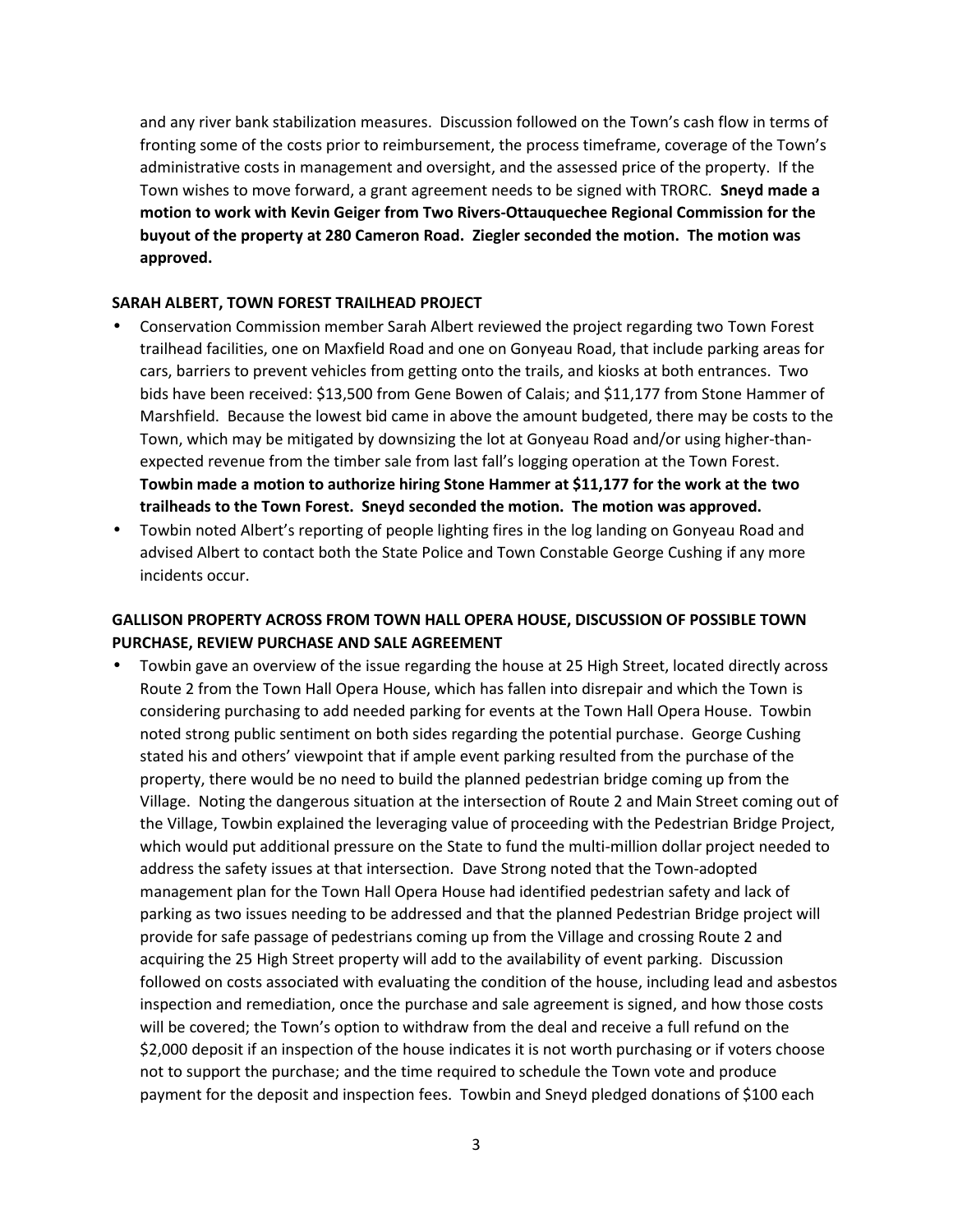towards inspection costs. **Sneyd made a motion that the Town enter into a purchase and sale agreement for the property at 25 High Street in the amount of \$70,000 and that the closing date be changed from 9/1/16 to 11/1/16. Ziegler seconded the motion. The motion was approved.** Immediately following, **Sneyd made a motion to request \$4,000, \$2,000 for the purchase and sale agreement deposit and up to \$2,000 for the asbestos and other inspections, from the Town's revolving loan fund. Ziegler seconded the motion. The motion was approved.**

## **APPROVAL OF RIGHT-OF-WAY (ROW) PERMIT LANGUAGE**

 Towbin noted a recent request made by Plainfield resident Adam Hochschild to run a power line under a Town road, which has since been withdrawn. Towbin and Road Foreman Mike Nolan, however, had decided to develop a more formal process for such requests in the future. Draft language was drawn up based on a model used by the neighboring Town of Marshfield that includes requirements safeguarding the Town while not putting an undue burden on the landowner. Discussion followed regarding details related to Hochschild's situation and various suggested modifications to the requirements in the draft text. It was decided that the Select Board and others would wait to better digest the draft language before finalizing and voting on it.

## **WEBSITE TO PROMOTE THE TOWN**

- Towbin announced that he had developed a website (www.plainfieldvt.com) to help promote businesses and institutions in Plainfield and is looking to add additional entities to those he has so far included.
- Ziegler noted that she has made notes on improvements to the Town of Plainfield's website. Sneyd asked about the budget available for the Town's website so as to better understand what the options are going forward. Towbin stated that it would be discussed at the upcoming budget meeting.

## **RECYCLING BINS**

 Ziegler reported on new recycling bins now in use at the Mill Street Park, the Town Hall Opera House, and the Town Office building. Options are being considered for what to do at the Town Garage and the Wastewater Treatment Plant. There is a need to identify a general collection and removal strategy for recyclable materials generated at various public areas. Ziegler clarified that the bins are not large enough to accommodate personal recycling by community members and discussion followed on how that issue might be addressed. Ziegler also presented draft graphics that will be affixed to the bins indicating what items can be recycled.

## **DOG ORDINANCE LANGUAGE**

 Ziegler read aloud the language in the ordinance authorizing the Animal Control Officer to follow up with those whose dogs or wolf hybrids have not been duly licensed according to law. The ordinance was approved and signed by the Select Board.

## **MINUTES**

 **Sneyd made a motion to approve the minutes from the 6/6/16 Special Select Board meeting as written. Ziegler seconded the motion. The motion was approved.**